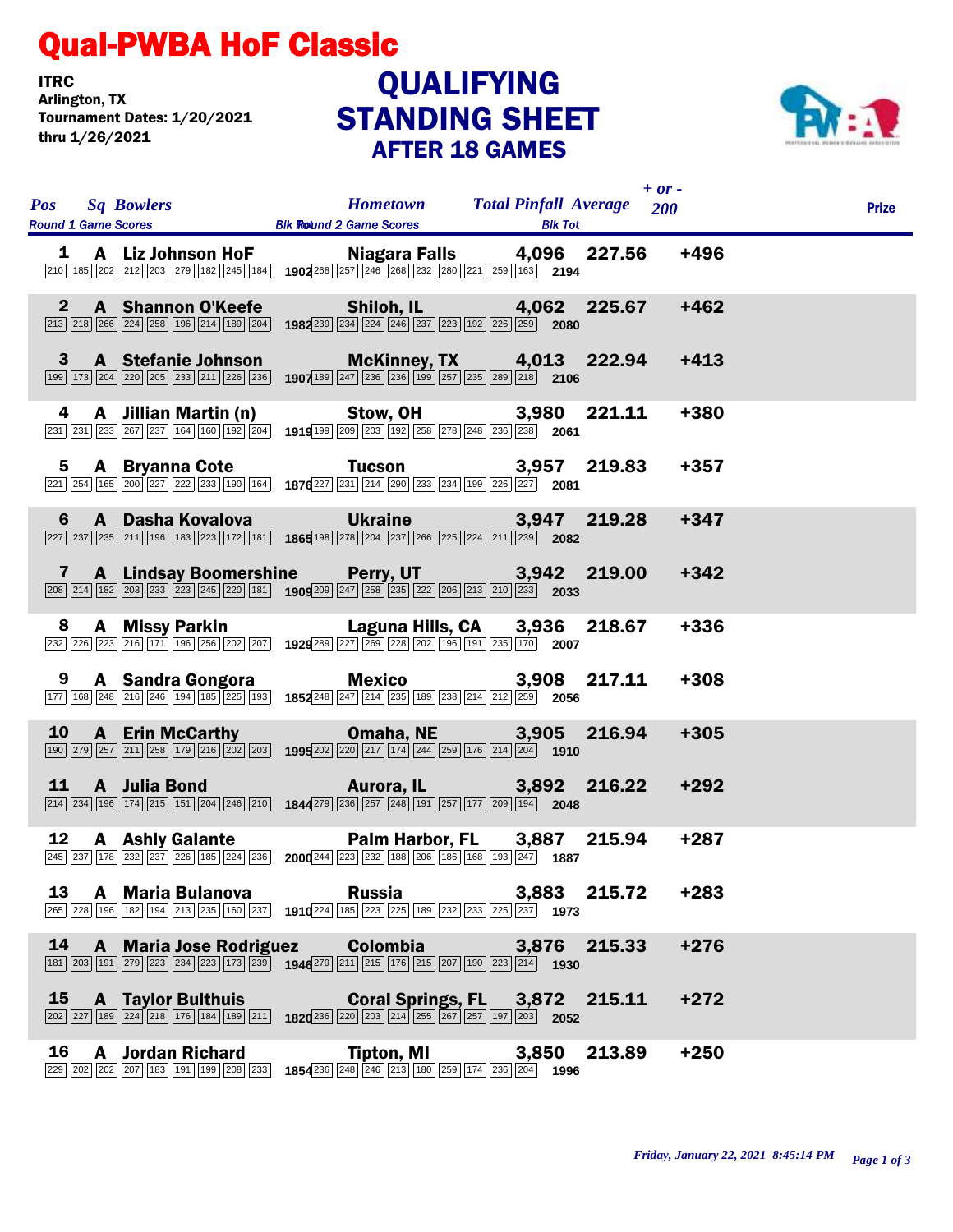|    |                 |                                         |                                                                                                                                                                                                                                                                                                                                                                                                                                                              |  | $+ or -$ | <b>Prize</b> |
|----|-----------------|-----------------------------------------|--------------------------------------------------------------------------------------------------------------------------------------------------------------------------------------------------------------------------------------------------------------------------------------------------------------------------------------------------------------------------------------------------------------------------------------------------------------|--|----------|--------------|
|    |                 |                                         | <b>17 A Rocio Restrepo Louisville, OH 3,839 213.28 199 213.28 199 2013</b> [200] $\frac{201}{201}$ [214] $\frac{163}{168}$ [192] $\frac{208}{208}$ [210] $\frac{233}{208}$ <b>1798</b> 232 [226] [243] [246] [226] [213] [246] [226] [182] <b>204</b>                                                                                                                                                                                                        |  | $+239$   |              |
| 18 |                 | <b>A</b> Clara Guerrero                 | Colombia 3,805 211.39<br>$\overline{224}\overline{234}\overline{234}\overline{214}\overline{185}\overline{171}\overline{196}\overline{234}\overline{192}\overline{211}\overline{196}\overline{1234}\overline{192}\overline{193}\overline{247}\overline{225}\overline{213}\overline{247}\overline{212}\overline{121}\overline{181}\overline{1944}$                                                                                                            |  | $+205$   |              |
| 19 |                 | A Lilia Robles                          | Mexico 3,797 210.94<br>$\overline{189}\overline{185}\overline{127}\overline{198}\overline{199}\overline{199}\overline{248}\overline{252}\overline{216}$ <b>1805</b> 232 233 135 237 245 230 237 231 132 <b>1392</b>                                                                                                                                                                                                                                          |  | $+197$   |              |
|    |                 |                                         | <b>20 A Caitlyn Johnson Beaumont, TX 3,791 210.61</b><br>211 227 184 161 174 180 205 253 175 1770 237 200 237 267 267 203 224 202 214 2021                                                                                                                                                                                                                                                                                                                   |  | $+191$   |              |
| 21 |                 |                                         | A Valerie Bercier Spring Lake, MI 3,786 210.33<br>198 247 211 208 199 228 211 245 199 199 226 215 201 213 211 206 206 183 228 189 1852                                                                                                                                                                                                                                                                                                                       |  | $+186$   |              |
|    |                 |                                         | <b>22 A Diana Zavjalova Latvia 3,777 209.83</b>                                                                                                                                                                                                                                                                                                                                                                                                              |  | $+177$   |              |
|    |                 |                                         | <b>A</b> Kristie Leong (n) <b>Daly City, CA</b> 3,777 209.83<br>289 214 244 190 226 216 190 202 196 202 196 1946 198 205 183 203 207 212 184 196 243 1831                                                                                                                                                                                                                                                                                                    |  | $+177$   |              |
|    | <b>Cut Line</b> |                                         | 24 A Anggie Ramirez-Perea Austin, TX 3,768 209.33<br>210 165 212 258 248 199 188 189 246 1915 206 209 170 225 218 182 205 216 192 1853                                                                                                                                                                                                                                                                                                                       |  | $+168$   |              |
|    |                 |                                         | 25 A Danielle McEwan Stony Point, NY 3,734 207.44<br>$\frac{1}{[247] \cdot [180]} \cdot \frac{1}{[245] \cdot [203]} \cdot \frac{1}{[234] \cdot [255] \cdot [183]} \cdot \frac{1}{[224]} \cdot \frac{1}{[244]} \cdot \frac{1}{[295] \cdot [183]} \cdot \frac{1}{[161] \cdot [196]} \cdot \frac{1}{[286] \cdot [164]} \cdot \frac{1}{[220] \cdot [213] \cdot [190]} \cdot \frac{1}{[186]} \cdot \frac{1}{[1739]} \cdot \frac{1}{[213] \cdot [213] \cdot [213]$ |  | $+134$   |              |
|    |                 |                                         | <b>26 A Sydney Brummett</b> Wichita, KS 3,694 205.22<br>217 195 189 200 190 224 143 193 208 1759 225 215 241 214 209 194 215 191 231 1935                                                                                                                                                                                                                                                                                                                    |  | $+94$    |              |
|    |                 |                                         | <b>27 A Jacqueline Evans Acton, MA 3,666 203.67</b><br>203 258 269 175 161 240 203 195 216 185 185 187 288 235 180 240 185 237 185 287 189 213 189 189 1828                                                                                                                                                                                                                                                                                                  |  | $+66$    |              |
|    |                 |                                         | New Holland, PA 3,645 202.50<br><b>28 A Kerry Smith New Holland, PA 3,645 2 171</b> $\frac{[371] [207] [168] [195] [194] [200] [197] [190] [193] }$ 1715 <sup>249</sup> $\frac{[233] [193] [206] [226] [175] [235] [211] [212]}{[1930]}$ 1930                                                                                                                                                                                                                |  | $+45$    |              |
| 29 |                 | <b>A</b> Summer Jasmin                  | Beckley, WV 3,625 201.39<br>163 232 151 214 235 235 198 224 211 1863 209 216 176 201 184 167 199 207 203 1762                                                                                                                                                                                                                                                                                                                                                |  | $+25$    |              |
| 30 |                 | <b>A</b> Tina Williams (n)              | Pflugerville, TX 3,614 200.78<br>157   165   220   208   232   201   187   190   212   1772 190   205   199   225   206   224   219   193   181   1842                                                                                                                                                                                                                                                                                                       |  | $+14$    |              |
| 31 |                 |                                         | A Abby Ragsdale Aurora, IL 3,561 197.83<br>$\boxed{211} \boxed{154} \boxed{217} \boxed{199} \boxed{189} \boxed{194} \boxed{165} \boxed{222} \boxed{203} \begin{bmatrix} 2754197 \boxed{236} \boxed{200} \boxed{171} \boxed{159} \boxed{178} \boxed{194} \boxed{235} \boxed{237} \end{bmatrix}$                                                                                                                                                               |  | $-39$    |              |
| 32 |                 | A Elise Bolton                          | Merritt Island, FL 3,548 197.11<br>$\boxed{228}\boxed{193}\boxed{206}\boxed{188}\boxed{161}\boxed{149}\boxed{179}\boxed{211}\boxed{199}$ 1714 182 198 236 206 183 182 211 209 227 1834                                                                                                                                                                                                                                                                       |  | $-52$    |              |
|    |                 | <b>Cash Line</b><br>33 A Estefania Cobo | North Richland Hills, 3,545 196.94<br>206 223 203 206 189 200 182 183 176 176 216 268 191 178 168 174 181 212 189 1777                                                                                                                                                                                                                                                                                                                                       |  | $-55$    |              |
| 34 |                 |                                         | A Kayla Bandy Salisbury, MD 3,541 196.72<br>179   168   170   221   191   220   200   180   157   1686 176   219   179   187   224   196   209   243   222   1855                                                                                                                                                                                                                                                                                            |  | $-59$    |              |
| 35 |                 | <b>A</b> Stephanie Martins              | Brazil 3,464 192.44<br>$\boxed{149}\boxed{125}\boxed{233}\boxed{176}\boxed{232}\boxed{194}\boxed{224}\boxed{200}\boxed{224}$ 1757 191 $\boxed{135}\boxed{182}\boxed{223}\boxed{160}\boxed{202}\boxed{205}\boxed{197}\boxed{212}$ 1707                                                                                                                                                                                                                        |  | $-136$   |              |